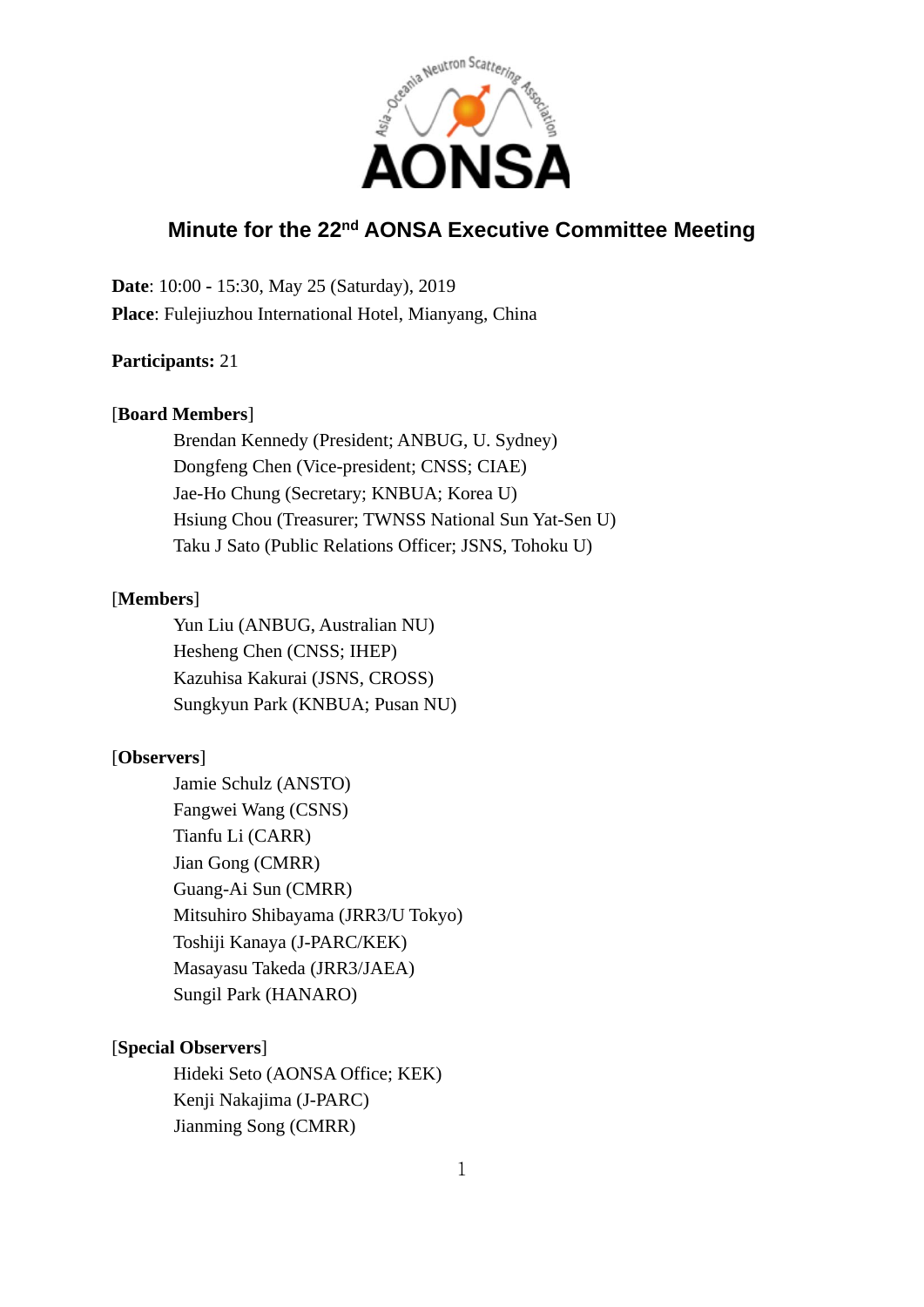## [**Apologies**]

Evvy Kartini (Member-at-Large; BATAN; Indonesian community) S. M. Yusuf (Member-at-Large; NSSI; BARC) Tracy Rushmer (ANBUG; Macquairie U) Ian Gentle (ANBUG; U Queensland) Darminto (INSS; Institute of Technology, Surabaya) Iwan Sumirat (BATAN) D. Pandey (NSSI; ITT BHU) P. U. Sastry (BARC) Ko-Wei Lin (TWNSS; Nat. Chung Hsing University) Kai Sun (CARR) Thitirat Rattanawongwiboon (Thai Community; TINT) Abdul Aziz Mohamed (Malaysian Community; UNITEN)

## **Schedule**

May 25 (Saturday)

10:00-10:10 Opening Remarks (B. Kennedy)

10:10-10:15 Approval of Agenda

10:15-10:20 Approval of the Minutes of the 21st AONSA ECM in Sydney (J.-H. Chung)

10:20-10:40 Report from the AONSA Office (H Seto)

10:40-11:30 Discussion and Decisions

*10:30-10:45 Coffee Break*

10:45-13:00 Discussion and Decisions

*13:00-14:00 Lunch*

14:30-14:50 Facility Reports (Summary from FDM)

14:50-15:30 Reports from Neutron Associations

*15:30-15:45 Coffee Break*

15:45-17:30 Closing Remarks (B. Kennedy)

18:30 - Dinner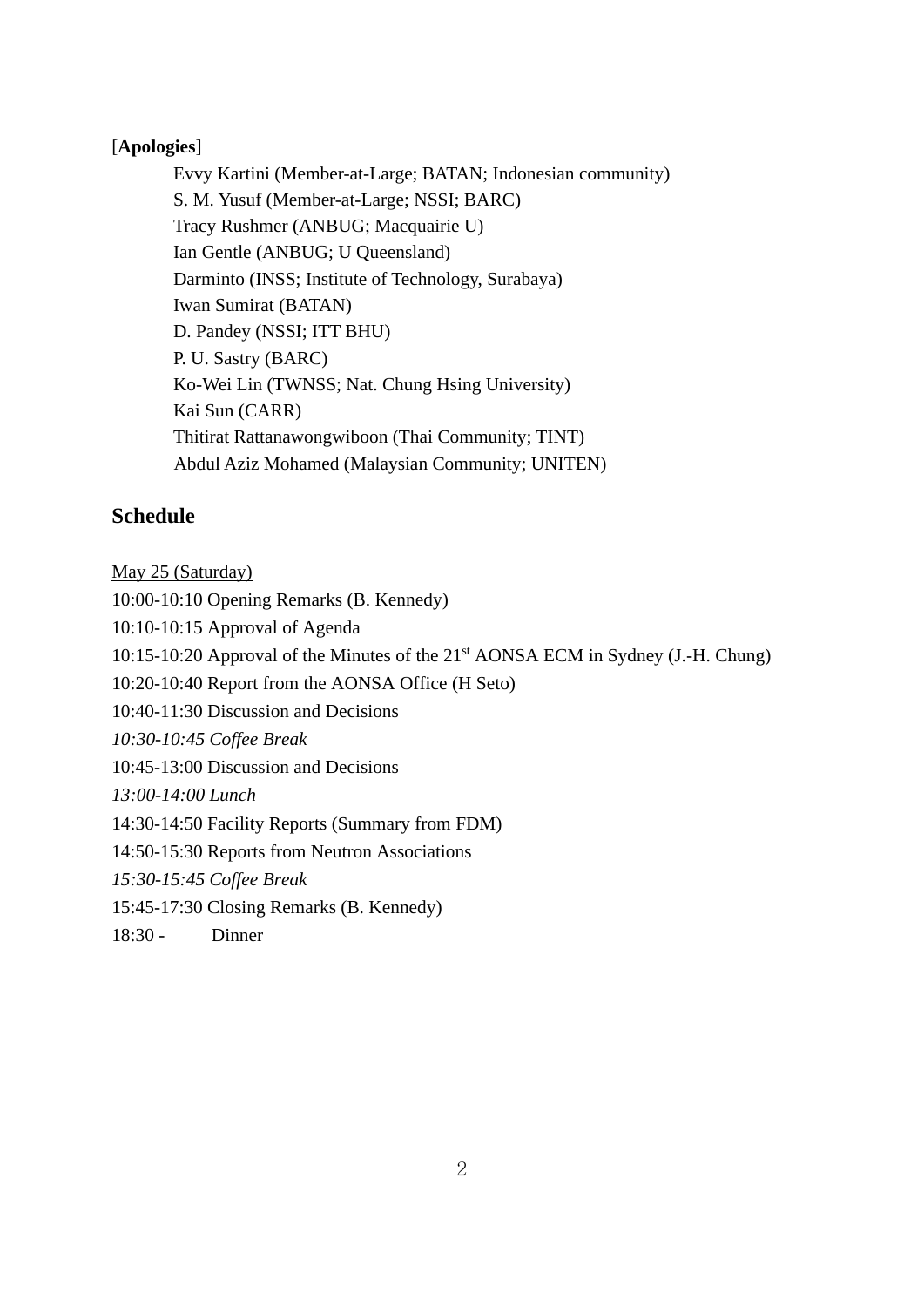## **Minutes**

## **Report from the AONSA Office** *(Appendix 2)*

H. Seto reported on the activities of the AONSA office.

## **1. Process matters**

No items were reported at this meeting.

## **2. Formal matters**

No items were reported at this meeting.

## **3. Financial matters** *(Appendix 03)*

H. Chou reported on the financial status of AONSA including the annual fee, prize fund, and future budget plans. B. Kennedy proposed inviting 2nd and 3rd presidents of AONSA, John White and Yasuhiko Fuji, to the 3rd AOCNS, where the 1<sup>st</sup> President, Mahn-Won Kim, will be awarded the AONSA Prize. To invite them, AONSA will pay for airfares and AOCNS will endeavor to provide a waver for the registration fee. The suggestion was approved by the members. Brendan noted that this is to be a special case, and not intended to set the precedent.

## **4. AONSA Prize** *(Appendix04)*

D. Chen reviewed the past processes of the  $5<sup>th</sup>$  AONSA Prize selection and confirmed that Mahn-Won Kim is the recipient of the prize.

## **5. AONSA Young Research Fellows** *(Appendix05)*

D. Chen reported on the current process of the 2019 AONSA Young Research Fellowship. He confirmed that the three applicants with the highest grade, Drs. S. Wang (CNSS), C.-H. Lee (TWNSS) and M. Yoon (ANSTO), will be hosted by ANSTO, J-PARC, and ANSTO, respectively.

B. Kennedy suggested that the AYRF fellows should submit short activity summary reports to be include in future AONSA newsletters. The relevant processes will be followed up by D. Chen.

The deadline of application to the next 2020 AYRF will be August 31<sup>st</sup>, 2019. Chen suggested that facilities should announce which machines would be available for the upcoming AYRF program. Sungil Park mentioned that it had been discussed during FDM, would be followed up by the facilities.

## **6. Asia-Oceania Conference on Neutron Scattering** *(Appendix06)*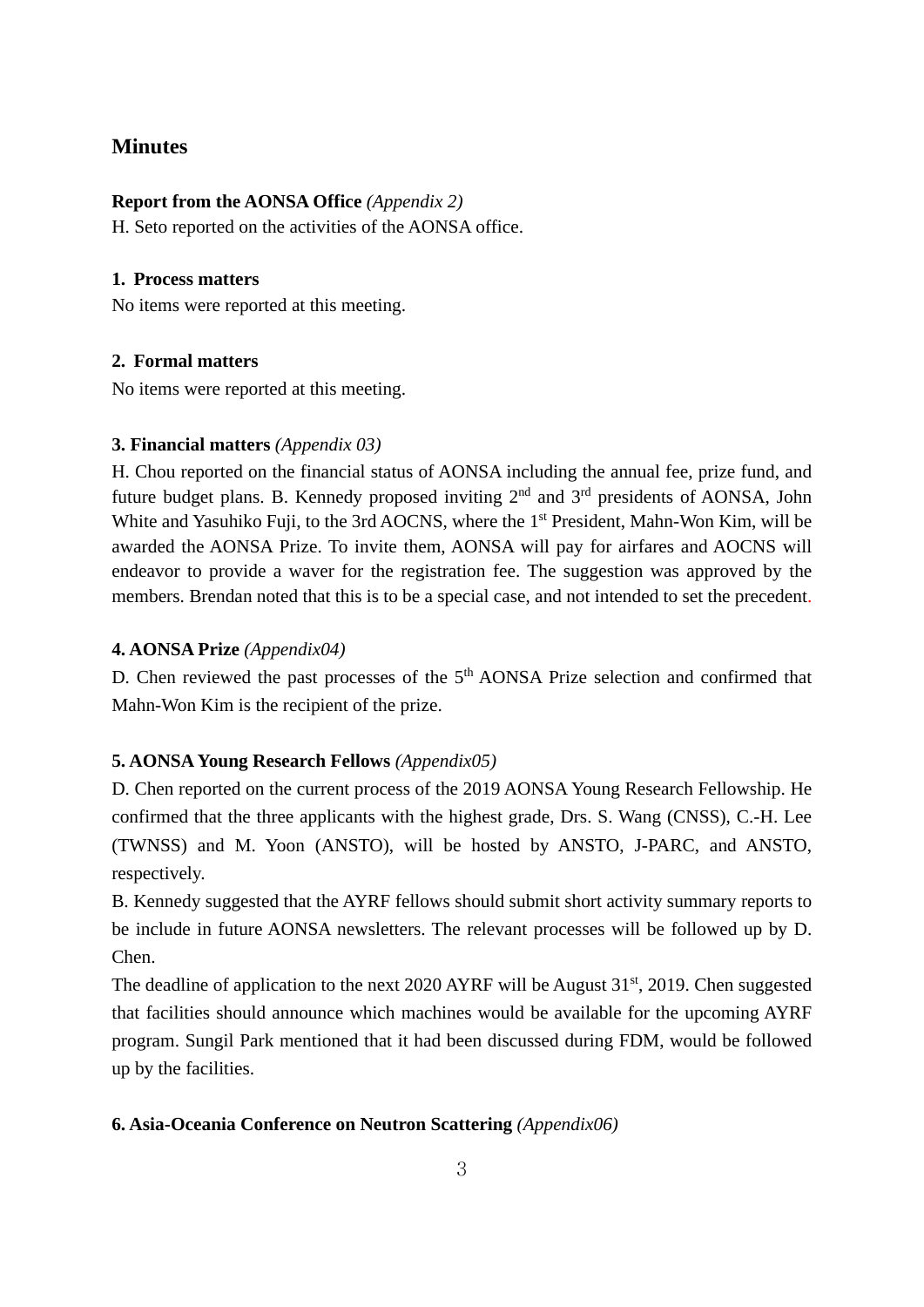H. Chou reported the progress of organizing the  $3<sup>rd</sup>$  AOCNS. The conference will begin with the reception will be in the evening of Nov.  $16<sup>th</sup>$ , Saturday, and the scientific sessions will be scheduled from the morning of Nov.  $17<sup>th</sup>$ , Sunday, until Nov.  $19<sup>th</sup>$ , Tuesday. It will be followed by facility sessions and the banquet in the evening. The special sessions including the AONSA prize and AYRF talks will be scheduled on Nov. 20<sup>th</sup>, Wednesday. Free local tours will be available on Thursday to divert a part of traffic returning to the airport.

J. Schulz pointed out that there should be sessions for instrument scientists to have discussions. These sessions are tentatively placed on Saturday before the reception, and Sungil Park will figure out how many sessions are needed by surveying among facility directors. Brendan suggested to have standalone poster sessions instead of the currently scheduled ones overlapping with oral sessions. H. Chou undertook to implement these suggestions after discussion with the local organizing conference for the meeting.

## **7. AONSA Neutron School** *(Appendix07)*

Sungil Park reported on the progress of organizing the 11<sup>th</sup> AONSA Neutron School in Daejeon, Korea, on Aug. 19-23, 2019. The school will accept 30 students in total, and the registration fee of USD350 will cover accommodation and meals. The webpage is open at [http://www.aonsa2019ns.org.](http://www.aonsa2019ns.org/) The organizer will soon send out e-mails to the member societies and request to recommend students. The AONSA will provide student travel support in the same extent as previous schools (USD3,000). The organizers will request the support in due time. It was mentioned that the IAEA will not provide separate travel supporting fund because of the IAEA imaging training workshop that will immediately follow the neutron school. The offer of CSNS to host the 12th AONSA Neutron School was accepted. This will probably be held in Nov/Dec 2020.

#### **8. AONSA Newsletters and Homepage** *(Appendix08)*

T. J. Sato reported on the public relations activities including newsletter and homepage. The deadline for article submission to the next newsletter is set to be June  $7<sup>th</sup>$ , 2019.

#### **9. Activities Related to SE Asia and Other Non-member Countries**

D. Chen mentioned that he had attended the Gordon Research Conference series on Neutron Scattering, which was held in Hong Kong on May 5 – 10, 2019.

### **10. Report on the 17th Neutron Facility Directors Meeting** *(Appendix09)*

Sungil Park made a summary report on the  $17<sup>th</sup>$  Neutron Facility Directors Meeting, which was held on May 24<sup>th</sup>, Saturday, at the same venue. Fangwei Wang (CSNS) will be the next chair of FDM in 2020.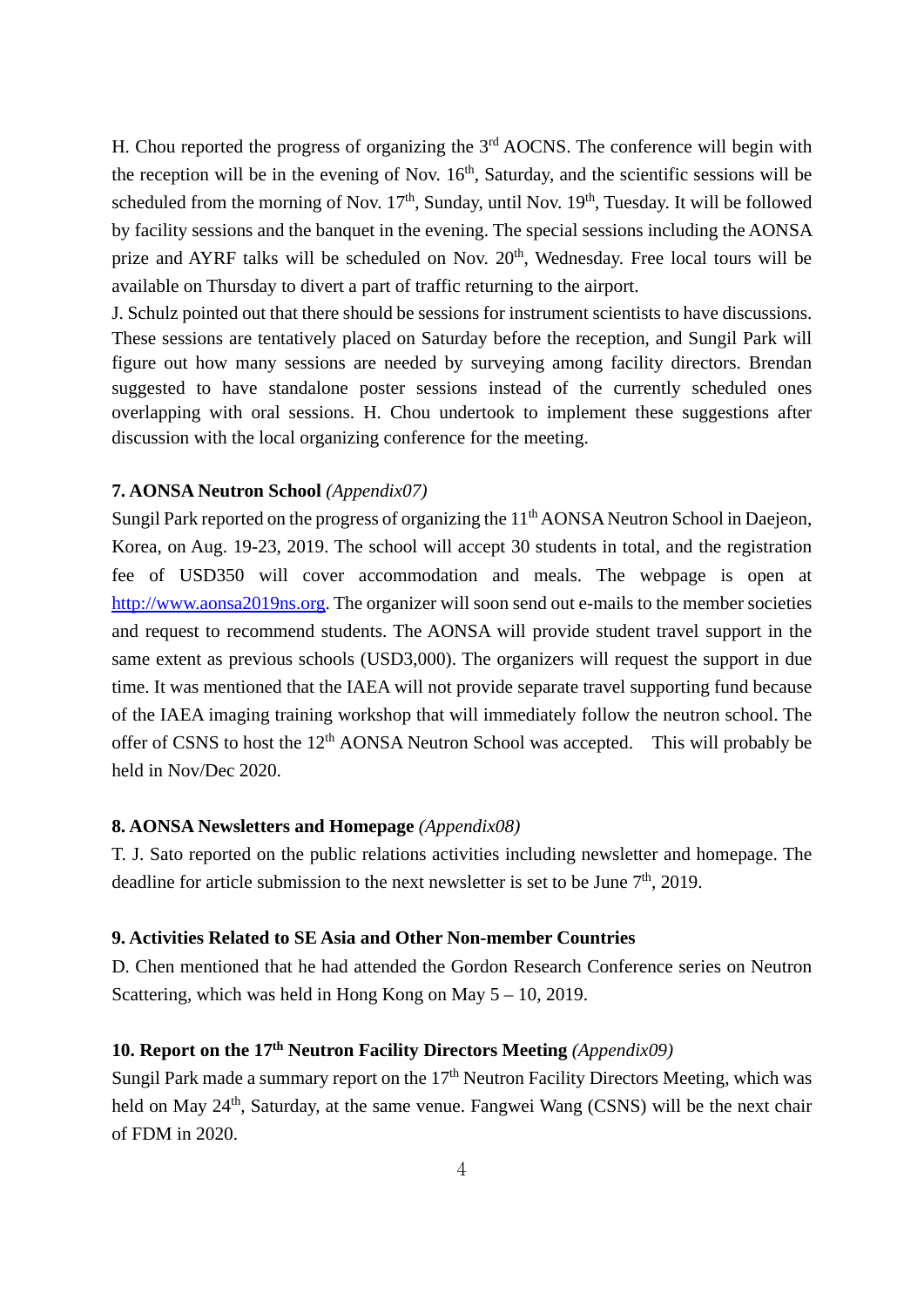#### **11. Cooperation with IUCr and IAEA**

Brendan Kennedy attended the IUCr international Program committee meeting in Prague ahead of the next IUCr congress. It emerged that we need to be more proactive in promoting AONSA activities outside our region.

#### **12. Cooperation with NSSA and ENSA**

B. Kennedy mentioned that he will attend the 2019 European Neutron Scattering Conference, which will be held on June 30 – July 5, 2019, in Saint Petersburg, Russia, and give a talk on the AONSA activities. Three more members or observers (J. Schulz, H. Seto, and T. Li) will also attend the conference. The presidents of NSSA and ENSA have accepted invitations to attend the 3rd AOCNS.

### **13. Cooperation with AOFSRR**

No items were reported at this meeting.

## **14. Calendar of AONSA Activities** (J-H Chung) (*Appendix 1*)

J.-H. Chung presented the calendar of AONSA activities expected to take plane until the end of 2019.

## **15. Venue for the 23rd, 24th and 25th EC Meetings**

The  $23<sup>rd</sup>$  EC meeting will be held on Nov 18<sup>th</sup>, 2019, in Kenting, Taiwan, during the  $3<sup>rd</sup>$  AOCNS. B. Kennedy confirmed with INSS that Indonesia is willing to host the  $24<sup>th</sup>$  EC meeting (and 19<sup>th</sup> FDM) during the early half of 2020. Japan was identified as a potential location for the  $25<sup>th</sup>$  EC meeting.

#### **16. Reports from Neutron Associations and communities**

The following society reports were presented.

- ANBUG (Y. Liu) *(Appendix 10 & 10a)*
- CNSS (H. Chen) *(Appendix 11)*
- INSS (B. Kennedy for Darminto, not in attendance) *(Appendix 12)*
- JSNS (K Kakurai) *(Appendix 13)*
- KNUBA (Sungkyun Park) *(Appendix 14)*
- NSSI (J.-H. Chung for S. M. Yusuf, not in attendance) *(Appendix 15)*
- TWNSS (H. Chou) *(Appendix 16)*
- Thailand community (J.-H. Chung for A. Maneewong, not in attendance) *(Appendix 17)*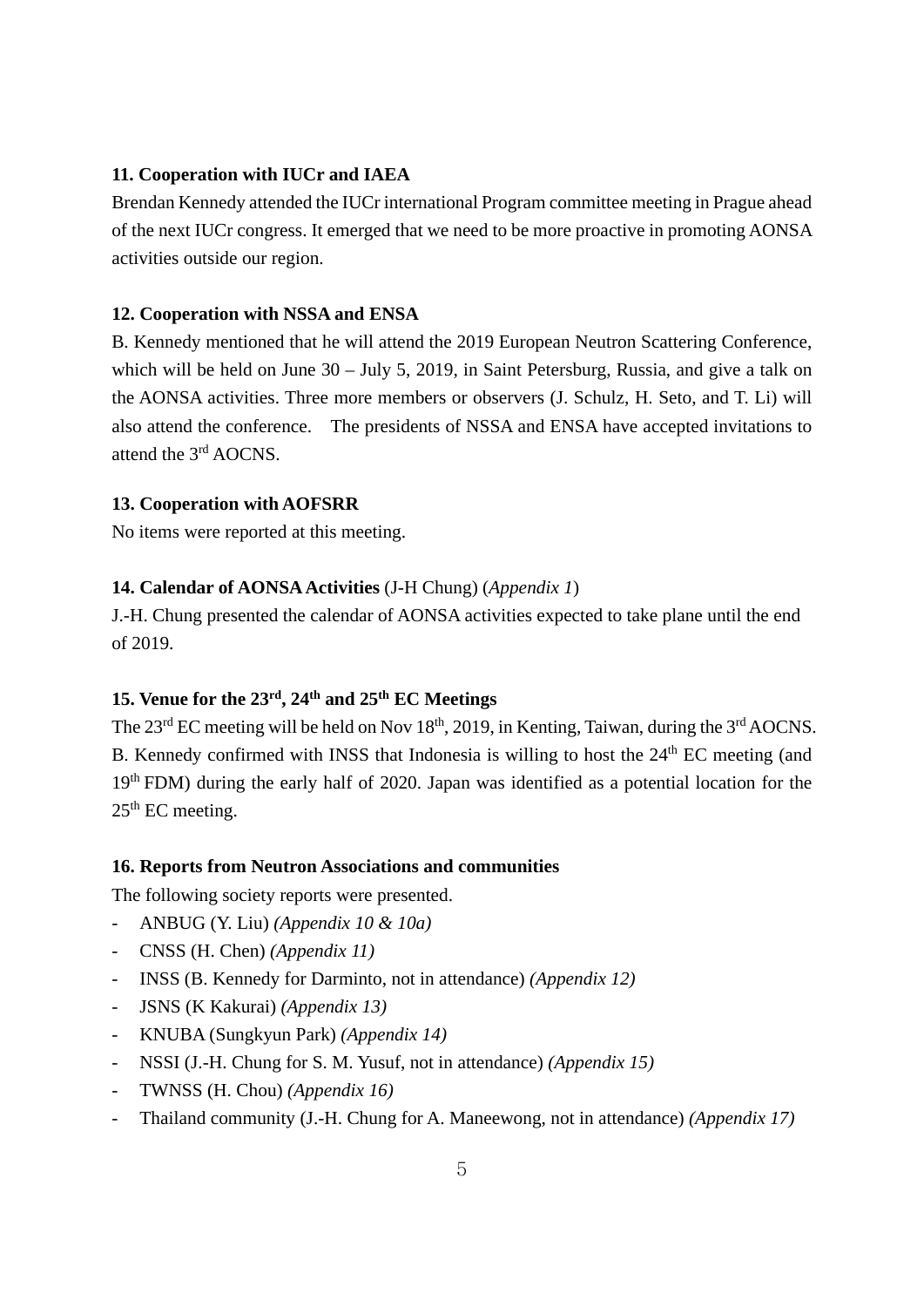#### **17. Additional discussions**

B. Kennedy initiated discussions on how the FDM-EC scheduling should continue and asked for opinions from members and observers. Hesheng Chen proposed reducing the number of meetings to once per year. J. Schulz mentioned that the advantage of biannual meetings is in providing better opportunities for developing counties to join in. K. Kakurai said that it is necessary to listen to the opinions of the developing countries. T. Sato mentioned that it is difficult for university faculties to attend biannual meetings. He thus suggested the use of video conferencing. B. Kennedy suggested the discussion to continue in the next EC meeting after each member society would discuss internally about the frequency of the EC meetings.

#### **18. Meeting close**

B. Kennedy thanked the CMRR of China for organizing the excellent meeting and showing their hospitality. He acknowledged the disappointment of our hots that it was not possible to inspect the CMRR facility. Finally, he thanked all the Board and EC members and observers for their contributions and participations in the  $22<sup>nd</sup>$  EC Meeting.